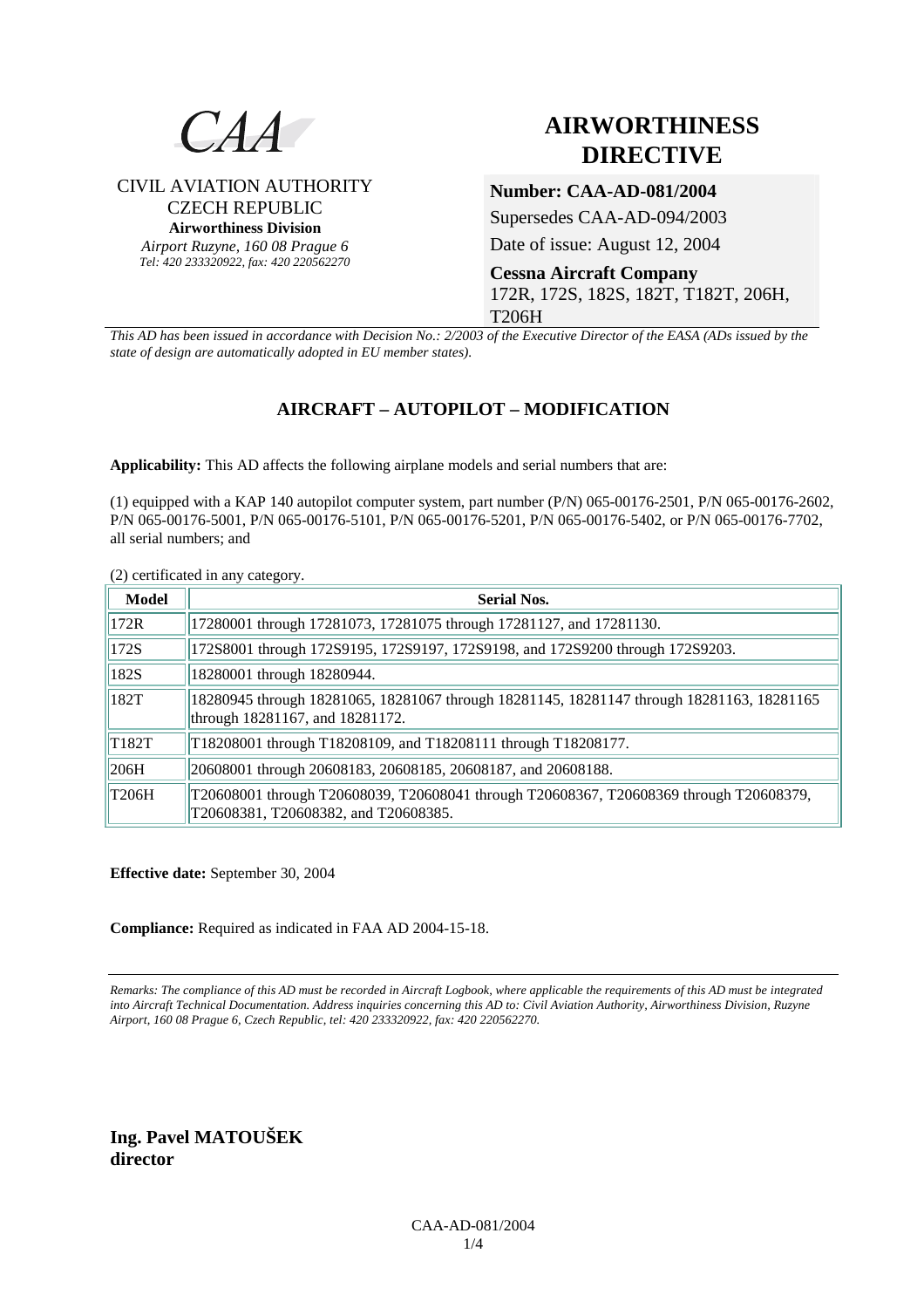#### **2004-15-18 Cessna Aircraft Company:** Amendment 39-13752; Docket No. 2004-CE-03-AD.

#### **When Does This AD Become Effective?**

(a) This AD becomes effective on September 12, 2004.

#### **What Other ADs Are Affected by This Action?**

(b) This AD supersedes AD 2003-24-13.

#### **What Airplanes Are Affected by This AD?**

(c) This AD affects the following airplane models and serial numbers that are:

(1) equipped with a KAP 140 autopilot computer system, part number (P/N) 065-00176-2501, P/N 065-00176-2602, P/N 065-00176-5001, P/N 065-00176-5101, P/N 065-00176-5201, P/N 065-00176-5402, or P/N 065-00176-7702, all serial numbers; and

(2) certificated in any category.

| Model | <b>Serial Nos.</b>                                                                                                                |
|-------|-----------------------------------------------------------------------------------------------------------------------------------|
| 172R  | 17280001 through 17281073, 17281075 through<br>17281127, and 17281130.                                                            |
| 172S  | 172S8001 through 172S9195, 172S9197, 172S9198, and<br>172S9200 through 172S9203.                                                  |
| 182S  | 18280001 through 18280944.                                                                                                        |
| 182T  | 18280945 through 18281065, 18281067 through<br>18281145, 18281147 through 18281163, 18281165<br>through 18281167, and 18281172.   |
| T182T | T18208001 through T18208109, and T18208111 through<br>T18208177.                                                                  |
| 206H  | 20608001 through 20608183, 20608185, 20608187, and<br>20608188.                                                                   |
| T206H | T20608001 through T20608039, T20608041 through<br>T20608367, T20608369 through T20608379,<br>T20608381, T20608382, and T20608385. |

#### **What Is the Unsafe Condition Presented in This AD?**

(d) This AD is the result of reports of inadvertent and undetected engagement of the autopilot system. The actions specified in this AD are intended to prevent unintentionally engaging the KAP 140 autopilot computer system, which could cause the pilot to take inappropriate actions.

#### **What Must I Do To Address This Problem?**

(e) To address this problem, you must do the following:

| <b>Actions</b>                                                                                                                                                   | <b>Compliance</b>                                                                                                                             | <b>Procedures</b>                                                                                                                                                                                                                              |
|------------------------------------------------------------------------------------------------------------------------------------------------------------------|-----------------------------------------------------------------------------------------------------------------------------------------------|------------------------------------------------------------------------------------------------------------------------------------------------------------------------------------------------------------------------------------------------|
| $\parallel$ (1) For airplanes previously affected<br>$\ $ by AD 2003-24-13: install the update<br>to the KC 140 autopilot computer<br>system operating software. | Within the next 100 hours time-in-<br>service (TIS) after January 20, 2004<br>(the effective date of AD 2003-24-<br>13), unless already done. | Follow Cessna Service Bulletin<br>$ SB02-22-01$ , dated November 25,<br>2002, and Honeywell Service Bulletin<br>No: KC 140-M1, dated August 2002,<br>as specified in Honeywell Installation<br>Bulletin No. 491, Rev. 3, dated April<br> 2003. |
| $\ $ (2) For airplanes previously affected Prior to further flight after installing                                                                              |                                                                                                                                               | Follow Honeywell Service Bulletin                                                                                                                                                                                                              |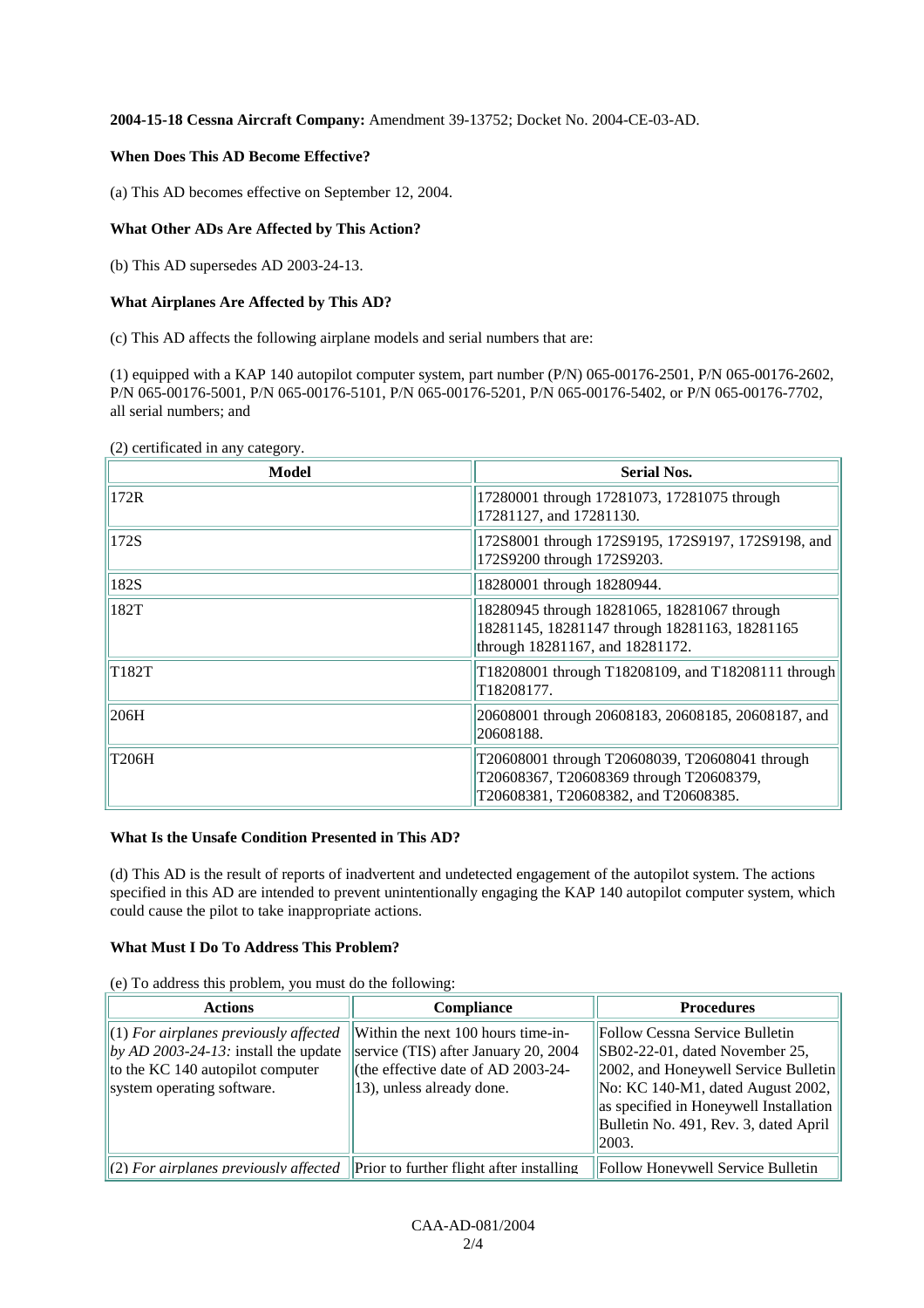| by AD 2003-24-13: do the following:<br>(i) Change the unit part number by<br>attaching flavor sticker, part number<br>(P/N) 057-02203-0003, on the unit's<br>serial tag;<br>(ii) Attach an M decal, P/N 057-<br>02984-0501, in front of the unit serial<br>number (this indicates that the unit's                                                                            | the update to the KC 140 autopilot<br>computer system operating software<br>as specified in paragraph (e)(1) of this Bulletin SB02-22-01, dated<br>AD, unless already done. | No: KC 140-M1, dated August 2002,<br>as specified in Cessna Service<br>November 25, 2002.                                                                                                                                                                                                                             |
|------------------------------------------------------------------------------------------------------------------------------------------------------------------------------------------------------------------------------------------------------------------------------------------------------------------------------------------------------------------------------|-----------------------------------------------------------------------------------------------------------------------------------------------------------------------------|-----------------------------------------------------------------------------------------------------------------------------------------------------------------------------------------------------------------------------------------------------------------------------------------------------------------------|
| P/N has been changed); and<br>(iii) Attach a software mod tag, P/N<br>057-05287-0301, in place of the old<br>tag to indicate the software change to<br>SW MOD 03/01.                                                                                                                                                                                                         |                                                                                                                                                                             |                                                                                                                                                                                                                                                                                                                       |
| (3) For airplanes not affected by AD<br>$2003 - 24 - 13$ : install the update to the<br>KC 140 autopilot computer system<br>operating software.                                                                                                                                                                                                                              | Within the next 100 hours time-in-<br>service (TIS) after September 12,<br>2004 (the effective date of this AD).                                                            | Follow Honeywell Installation<br>Bulletin No. 491, Rev. 3, dated April<br>2003; Cessna Service Bulletin SB02-<br>22-01, dated November 25, 2002;<br>Honeywell Service Bulletin No: KC<br>140-M1, dated August 2002; and<br>Cessna Single Engine Service<br>Bulletin SB98-22-01, dated May 18,<br>1998, as applicable. |
| (4) For all affected airplanes: install<br>only KC 140 autopilot computer<br>systems, part number (P/N) 065-<br>00176-2501, P/N 065-00176-2602,<br>P/N 065-00176-5001, P/N 065-<br>00176-5101, P/N 065-00176-5201,<br>P/N 065-00176-5402, or P/N 065-<br>00176-7702, that have been modified<br>as specified in paragraphs $(e)(1)$ ,<br>$(e)(2)$ , and $(e)(3)$ of this AD. | As of September 12, 2004 (the<br>effective date of this AD).                                                                                                                | Not applicable.                                                                                                                                                                                                                                                                                                       |

(f) You may request a revised flight manual supplement from Cessna at the address specified in paragraph (h) of this AD.

#### **May I Request an Alternative Method of Compliance?**

(g) You may request a different method of compliance or a different compliance time for this AD by following the procedures in 14 CFR 39.19.

(1) Unless FAA authorizes otherwise, send your request to your principal inspector. The principal inspector may add comments and will send your request to the Manager, Wichita Aircraft Certification (ACO), FAA. For information on any already approved alternative methods of compliance, contact Dan Withers, Aerospace Engineer, Wichita Aircraft Certification Office (ACO), FAA, 1801 Airport Road, Mid-Continent Airport, Wichita, Kansas 67209; telephone: (316) 946-4196; facsimile: (316) 946-4407.

(2) Alternative methods of compliance approved in accordance with AD 2003-24-13, which is superseded by this AD, are approved as alternative methods of compliance with this AD.

#### **Does This AD Incorporate Any Material by Reference?**

(h) You must do the actions required by this AD following the instructions in Cessna Single Engine Service Bulletin SB98-22-01, dated May 18, 1998; Cessna Single Engine Service Bulletin SB02-22-01, dated November 25, 2002; Honeywell Service Bulletin No: KC 140-M1, dated August 2002; and Honeywell Installation Bulletin No. 491, Rev.